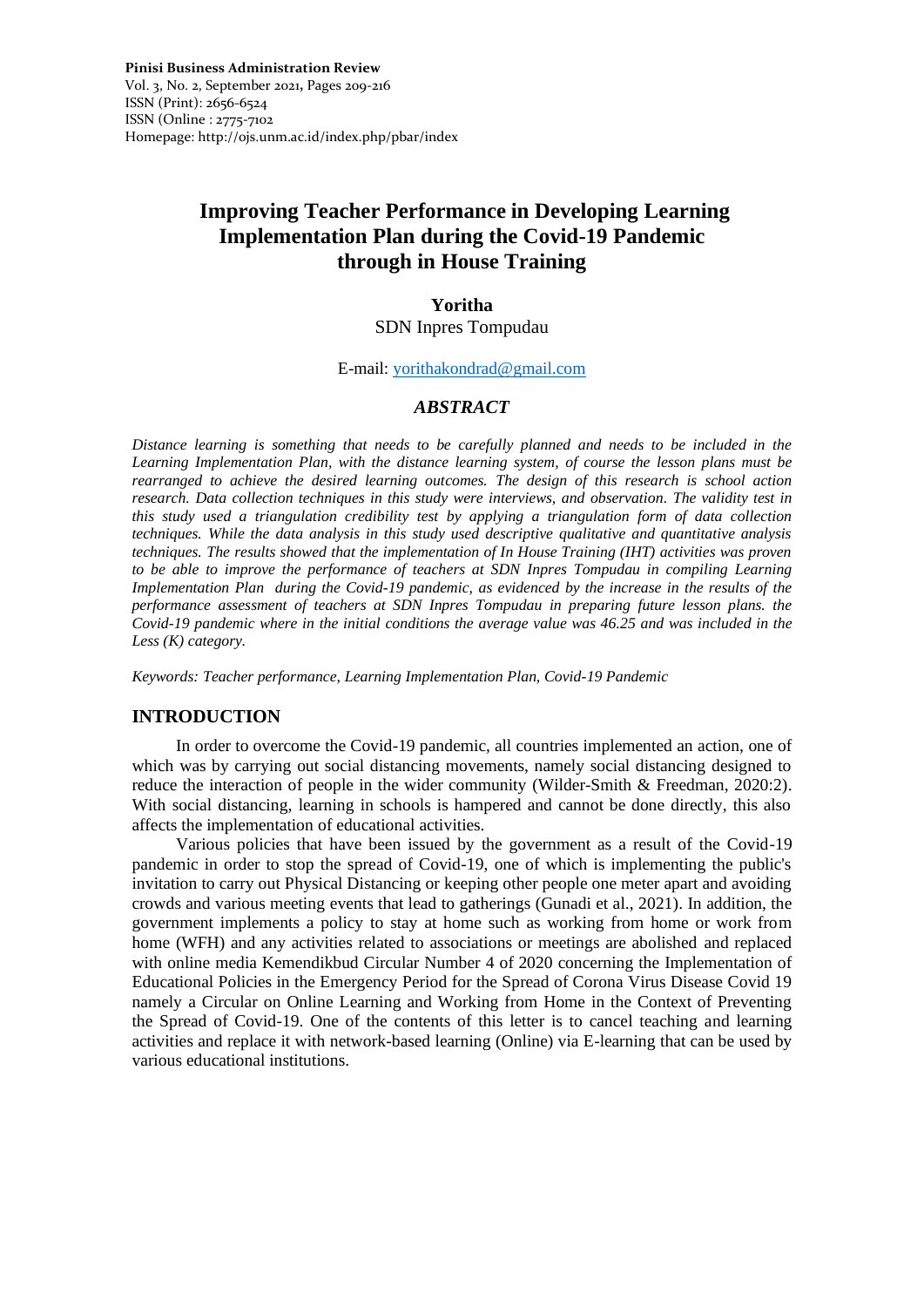#### 210 **Pinisi Business Administration Review**

Volume 3 Nomor 2, September 2021. Pages 209-216

Online learning has a positive impact, namely the experience and use of technology in a positive way as well as realizing the challenges of teachers in the 21st Century (Sudarisman, 2015: 14). Online learning brings changes in the education system, the material to be taught, the learning carried out as well as the obstacles faced by both teachers, students and education providers (Goddess, 2020; Wahyono et al., 2020). Online learning in addition to stopping the spread of Covid-19 is expected to be an alternative in overcoming the problem of independent learning that allows students to learn broader knowledge material in the internet world so that it creates student creativity in knowing science and can implement 2013 Curriculum policies (Darmalaksana et al., 2020).

Based on the Joint Decree of the Minister of Education and Culture, the Minister of Religion, the Minister of Health and the Minister of Home Affairs regarding the guidelines for the implementation of learning during the Covid-19 Pandemic, it was decided that the implementation of learning during the Covid-19 pandemic was carried out with limited face-toface learning while still implementing health protocols, and /or distance learning.

The teacher's performance can be seen when he carries out teaching and learning interactions in the classroom, including his preparation in the form of semester programs and teaching preparation (Suprihatiningrum, 2013; Kartowagiran, 2011). With regard to the importance of assessing teacher performance, the Georgia Department of Education has developed a teacher performance assessment instrument which was later modified by the Ministry of National Education to become a Teacher Ability Assessment Tool. The Learning Implementation Plan is a guide for teachers in carrying out learning in any mode for each Basic Competence (Adang, 2012). Therefore, what is contained in the Learning Implementation Plan contains matters that are directly related to learning activities in an effort to achieve mastery of a KD in accordance with the learning mode used.

In House Training (IHT) is a training program held in their own place, as an effort to improve the ability of teachers, in carrying out their work by optimizing existing potentials (Sujoko, 2012: 40). This is in line with what was conveyed by Sudarwan (2012: 94) that In House Training is a training that is carried out internally by a working group of teachers, schools or other places that are designated as the implementation of training carried out based on the idea that some abilities in improving teacher abilities and careers do not have to be done externally, but can be done internally by teacher as a trainer who has abilities that other teachers do not have. While the conditions for participants in IHT are a minimum of 4 people and a maximum of 15 people. In conclusion, the In House Training referred to in this study is teacher training carried out at the request of the school, the participants are from one school, with training materials adapted by the school, especially in the use of teaching aids,

Just like face-to-face learning, distance learning is something that needs to be carefully planned and needs to be stated in the Learning Implementation. Regarding learning planning, mastering the ability of teachers in preparing lesson plans for distance learning is very important both during this pandemic or after the pandemic (Fauzi & Khusuma, 2020). In preparing the Learning Implementation Plan in the new adaptation period, when the Covid-19 pandemic occurs as it is today, the preparation of the Learning Implementation Plan must be adjusted to the conditions. The reason is, both the method and the learning system during the pandemic are much different from normal times. In normal times, teachers can deliver learning materials directly through face-to-face in the classroom. However, during a pandemic like now, learning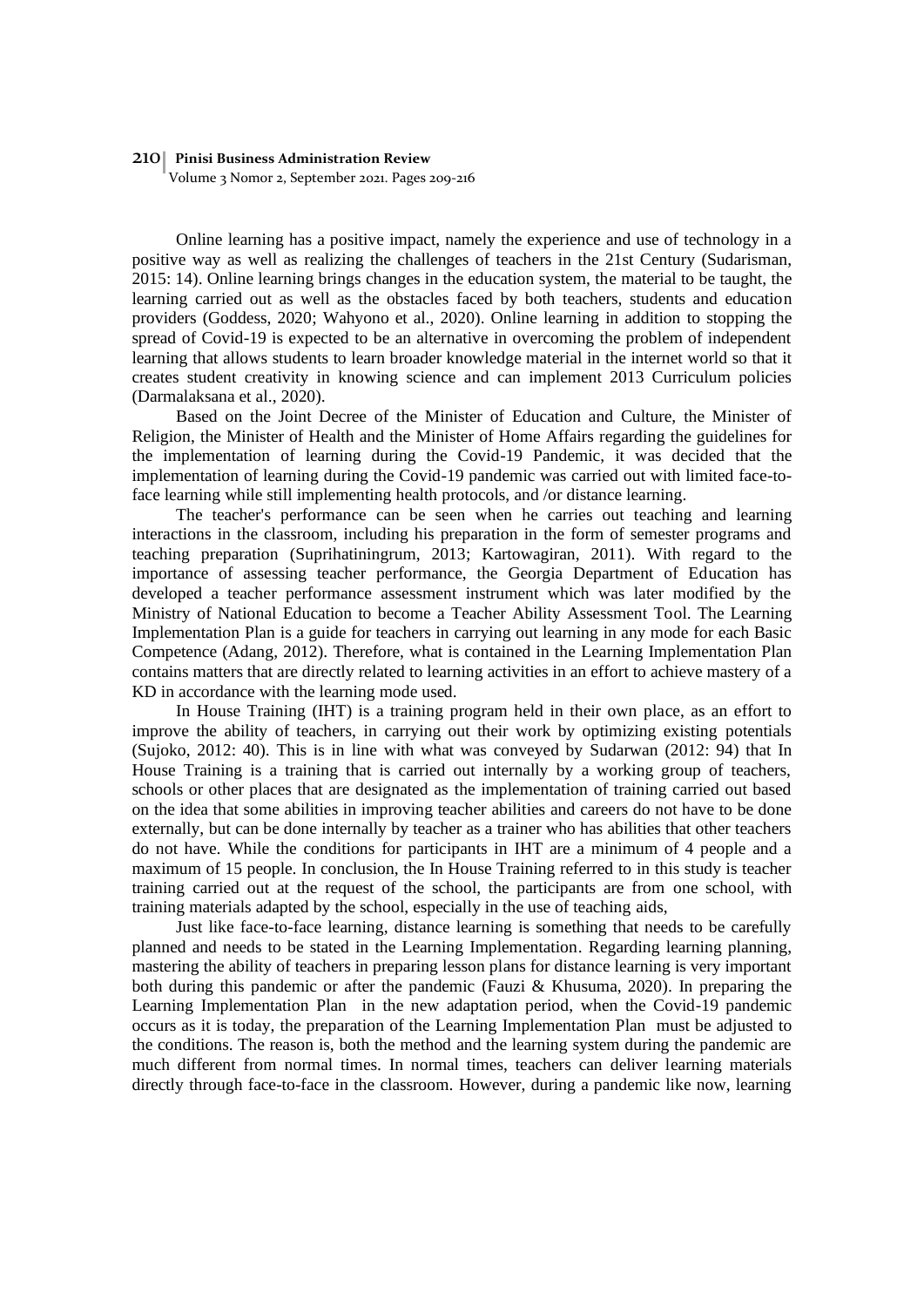must be done online or by a remote system. With a learning system like this, of course the lesson plans must be rearranged to achieve the desired learning outcomes.

To overcome this problem, the researcher who serves as the principal at SDN Inpres Tompudau seeks to improve the readiness of these teachers in preparing lesson plans during the Covid-19 pandemic with In House Training (IHT) activities in the form of school action research with the title "Increasing Teacher Performance in Developing Learning Implementation Plan during the Covid-19 Pandemic Period through IHT at SDN Inpres Tompudau Semester 1 of the 2021/2022 Academic Year".

## **METHOD**

The design of this research is school action research. The research design follows Kurt Lewin's model, as shown in Figure 1.



**Figure 1. Kurt Lewin's Action Research Model**

This study uses 2 (two) cycles and each cycle consists of 4 stages, namely planning; Implementation; Observation; and Reflection. The sample in this School Action Research are teachers who are scheduled in shift I, which consists of 5 teachers from class I to class V teachers. Meanwhile, the object of the research is the improvement of teacher performance in compiling lesson plans during the Covid-19 pandemic through In House Training activities. Data collection techniques in this study were interviews, and observation. The validity test in this study used a triangulation credibility test by applying a triangulation form of data collection techniques. While the data analysis in this study used descriptive qualitative and quantitative analysis techniques.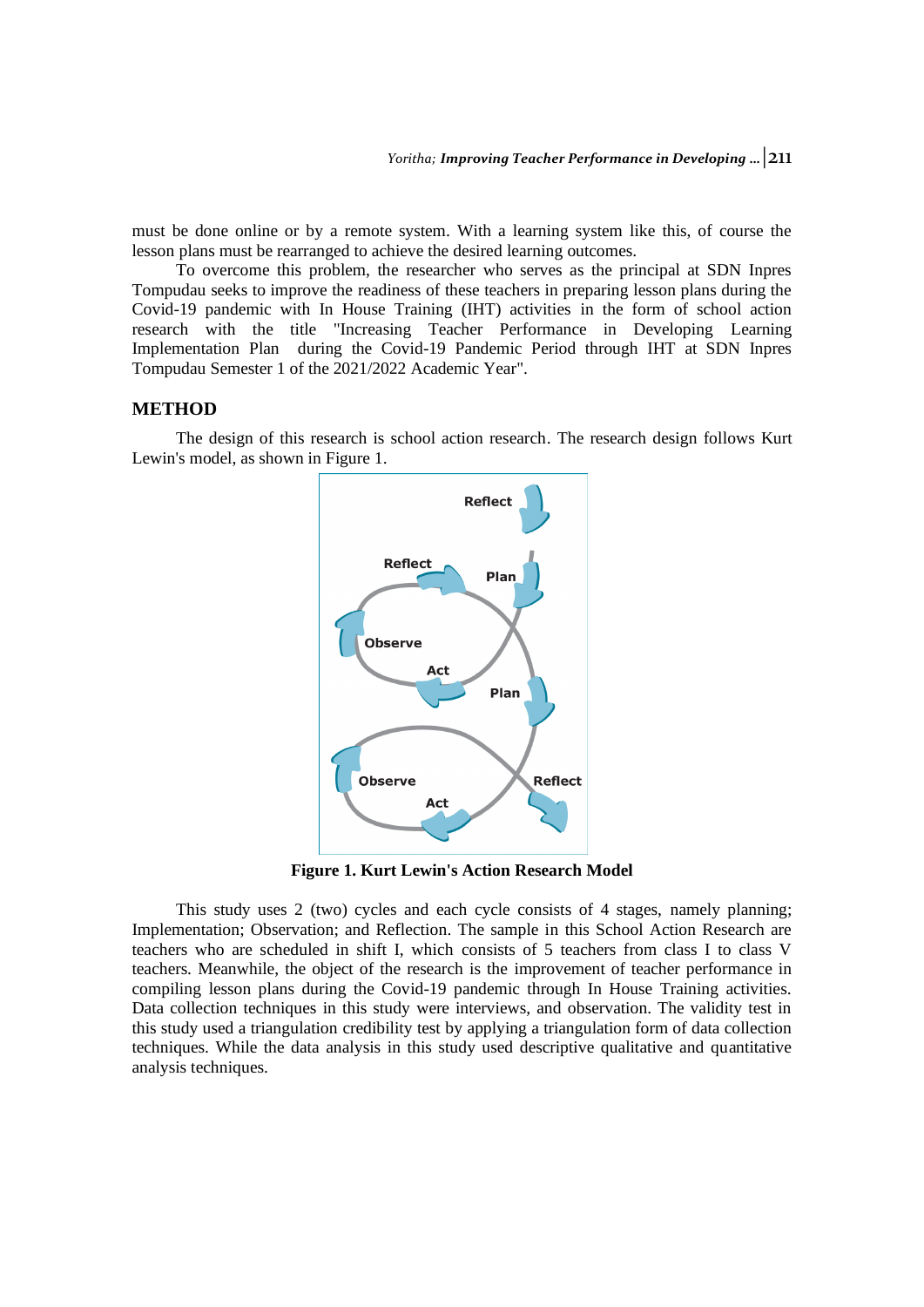#### 212 **Pinisi Business Administration Review** Volume 3 Nomor 2, September 2021. Pages 209-216

### **RESULTS OF RESEARCH AND DISCUSSION**

The results of the pre-cycle activity show that all teachers at SDN Inpres Tompudau have not been able to properly prepare Learning Implementation Plan during the Covid-19 pandemic. While the need for Learning Implementation Plan during the Covid-19 pandemic is a must in online learning during the Covid-19 pandemic. Implementation resultsactivity the start of the study as described in the tables below.

## **Table 1. Recapitulation of Assessment Results of Teacher Performance Improvement in Preparing Learning Implementation Plan**

| N <sub>0</sub> | <b>Teacher name</b>          | <b>SCore</b> | Value | <b>Completeness</b> |           |
|----------------|------------------------------|--------------|-------|---------------------|-----------|
|                |                              |              |       | C                   | <b>UC</b> |
| 1              | Nurmiati Bapitanggene, S.Pd. | 51.25        | S     |                     | UC.       |
| 2              | Tirza Debby N. Amu, S.Pd.    | 42.50        | L     |                     | UC.       |
| 3              | Arsin Junus, S.Pd.           | 43.75        |       |                     | UC        |
| $\overline{4}$ | Susprianti Dale, S.Pd.       | 47.50        | L     |                     | UC        |
| 5              | Anwar, A.Ma.Pd.              | 46.25        |       |                     | UC        |
|                | Amount                       | 185.00       |       |                     | 5         |
|                | Average                      | 46.25        | L     |                     |           |
|                | <b>Percentage</b>            |              |       | 0.00                | 100       |

Based on the data in table 1, it can be seen that in the implementation of pre-cycle activities showing the results of teacher performance assessments in preparing Learning Implementation Plan during the Covid-19 pandemic, the data obtained an average value of 46.25 and included in the less criteria (K).

#### **First Cycle Corrective Action**

In this first cycle of corrective action, IHT compiles Learning Implementation Plan during the Covid-19 pandemic by referring to the reference bases for compiling Learning Implementation Plan during the Covid-19 pandemic. IHT activities are prioritized on explanations and practices for filling, preparing, compiling Learning Implementation Plan during the Covid-19 pandemic using indirect online modes (WhatsApp, youtube). After the corrective action in the first cycle, it was discovered that it was still difficult to prepare Learning Implementation Plan during the Covid-19 pandemic considering the many components included in it, and the principal was still overwhelmed in carrying out guidance due to the limited time used and the rules regarding the implementation of activities during the Covid-19 pandemic.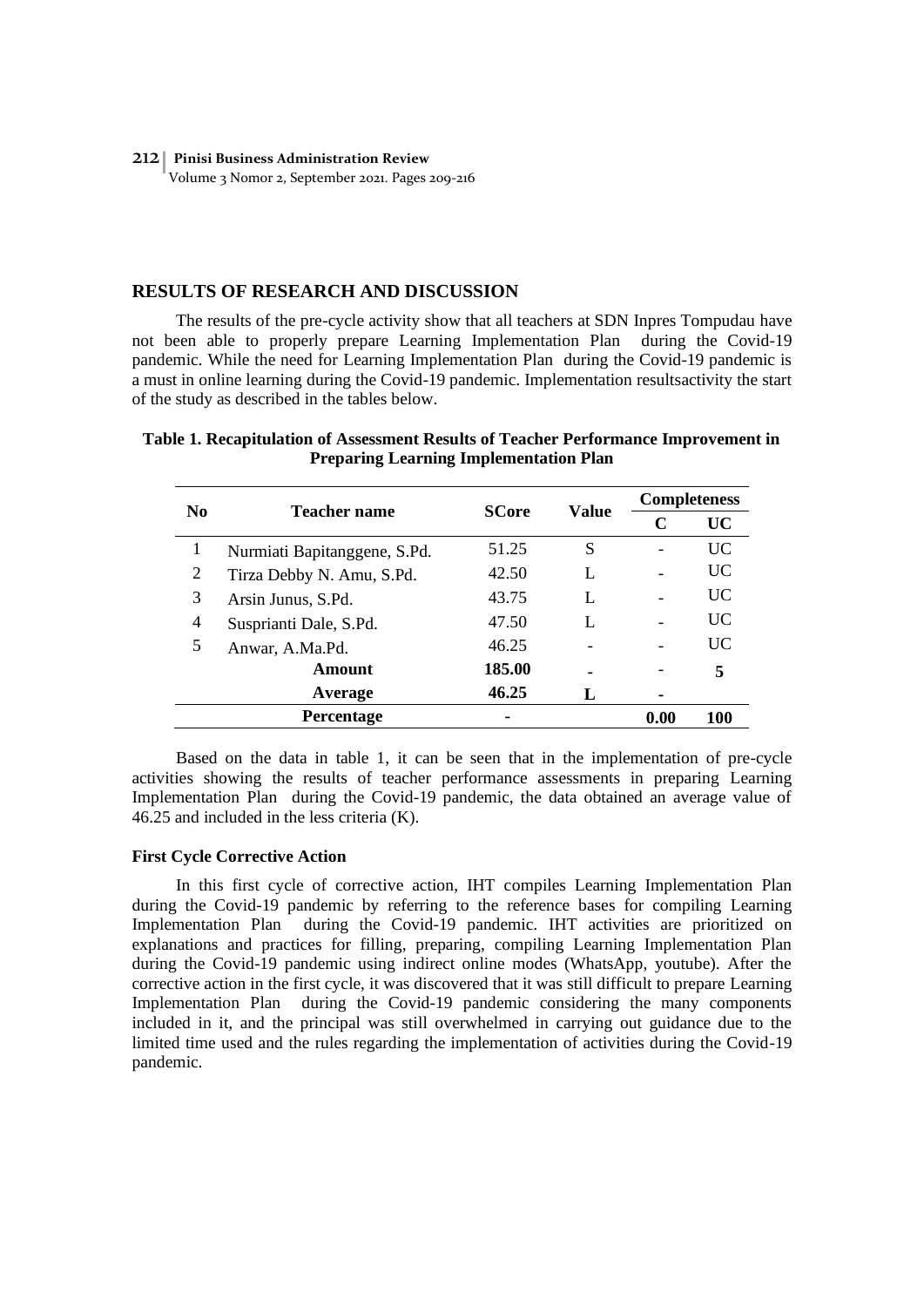The results of observations of the first cycle of actions on teacher performance in compiling Learning Implementation Plan during the Covid-19 pandemic showed that the initial condition had an average score of 46.25 and was included in the less criteria (L). The results of the first cycle showed an increase in the average score to 71.25 and was included in the sufficient category (S) and there were 3 respondents who were declared to have completed and received a score in the Good category, increasing their skills in preparing Learning Implementation Plan during the Covid-19 pandemic. However, there are still 2 people who are still categorized as Enough/unfinished.

| N <sub>0</sub> | <b>Teacher name</b>          | Value<br>Gain | <b>Value</b><br><b>Criteria</b> | <b>Completeness</b> |              |
|----------------|------------------------------|---------------|---------------------------------|---------------------|--------------|
|                |                              |               |                                 | C                   | <b>UC</b>    |
|                | Nurmiati Bapitanggene, S.Pd. | 76.25         | G                               |                     |              |
| 2              | Tirza Debby N. Amu, S.Pd.    | 67.50         | S                               |                     | UC           |
| 3              | Arsin Junus, S.Pd.           | 68.75         | S                               |                     | UC           |
| 4              | Susprianti Dale, S.Pd.       | 72.50         | G                               |                     |              |
| 5              | Anwar, A.Ma.Pd.              | 71.25         | G                               |                     |              |
|                | Amount                       | 356.25        |                                 | 3                   | $\mathbf{2}$ |
|                | Average                      | 71.25         | S                               |                     |              |
|                | <b>Percentage</b>            |               |                                 | 60.00               | 40.00        |

**Table 2. Recapitulation of the Assessment Results of Teacher Performance Improvement in Compiling Learning Implementation Plan during the Covid-19 pandemic in Cycle I**

#### **Second Cycle Corrective Action**

As in the second cycle of corrective actions, IHT compiles Learning Implementation Plan during the Covid 19 pandemic by referring to the basics of reference in compiling Learning Implementation Plan during the Covid 19 pandemic. IHT activities are prioritized on explanations and practices for filling, preparing, compiling Learning Implementation Plan during the Covid 19 pandemic using Offline Mode (Offline Mode). Visit). After the second cycle of corrective actions, it can be concluded that they meet the criteria and indicators of success that have been set, so that all teachers who take part in IHT activities are declared to have improved their skills in preparing Learning Implementation Plan during the Covid 19 pandemic well.

The results of the assessment of corrective actions in the second cycle showed that all teachers had increased their skills in preparing Learning Implementation Plan during the Covid-19 pandemic. This is evidenced by the increase in the average score to 91.50 and is included in the Good (B) category.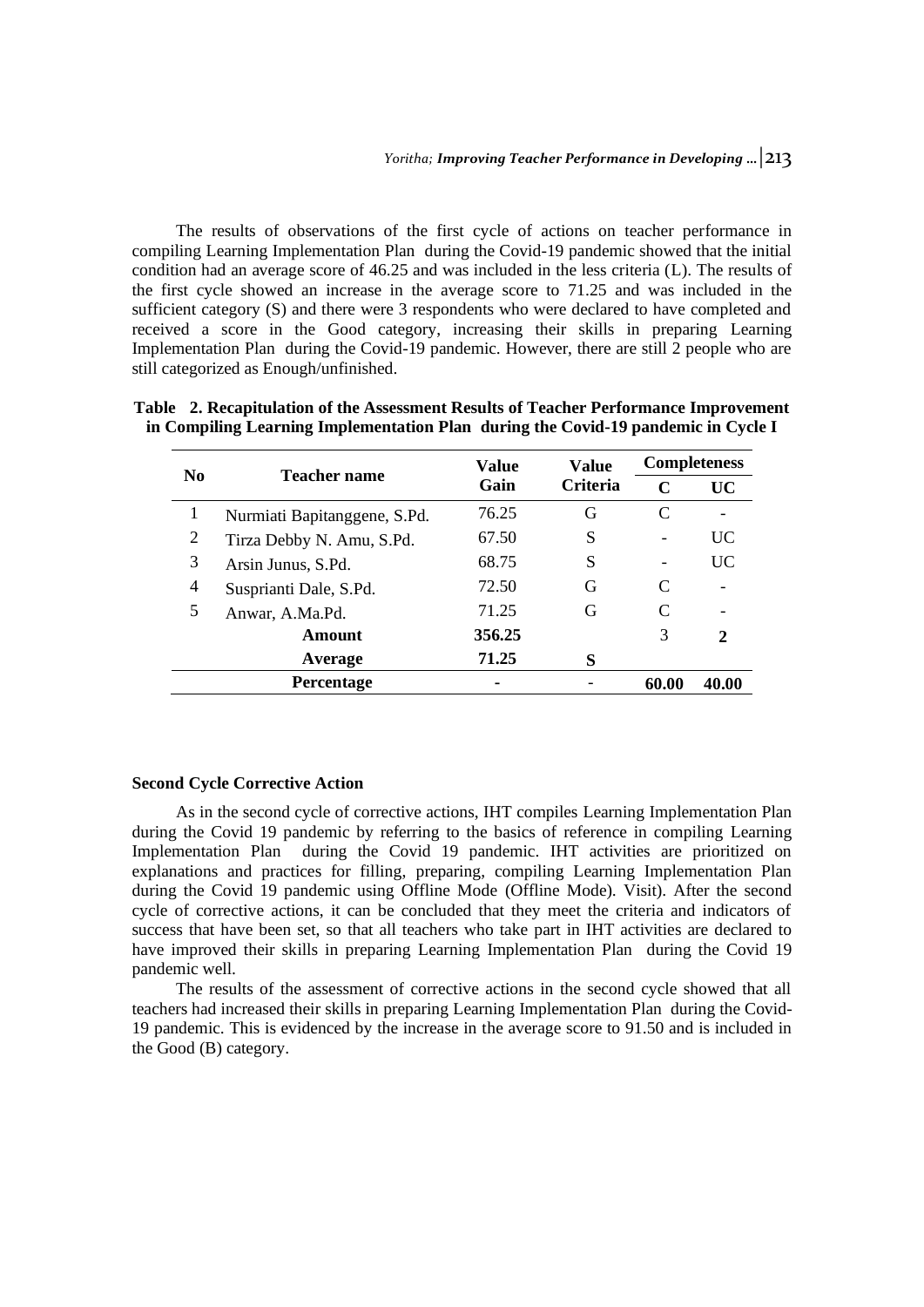#### 214 **Pinisi Business Administration Review**

Volume 3 Nomor 2, September 2021. Pages 209-216

## **Table 3. Recapitulation of the Assessment Results of Teacher Performance Improvement in Compiling Learning Implementation Plan during the Covid-19 pandemic in the Second Cycle**

| N <sub>0</sub> | <b>Teacher name</b>          | <b>Mark</b> | <b>Value</b><br>Criteria | <b>Completeness</b> |           |
|----------------|------------------------------|-------------|--------------------------|---------------------|-----------|
|                |                              |             |                          | C                   | <b>UC</b> |
|                | Nurmiati Bapitanggene, S.Pd. | 92.50       | G                        | C                   |           |
| 2              | Tirza Debby N. Amu, S.Pd.    | 92.50       | G                        | C                   |           |
| 3              | Arsin Junus, S.Pd.           | 91.25       | G                        |                     |           |
| $\overline{4}$ | Susprianti Dale, S.Pd.       | 91.25       | G                        |                     |           |
| 5              | Anwar, A.Ma.Pd.              | 90          | G                        |                     |           |
|                | <b>Amount</b>                | 457.50      | G                        |                     | $\bf{0}$  |
|                | Average                      | 91.50       | G                        |                     |           |
|                | Percentage                   | ۰           |                          | 100                 | 0.00      |

# **Corrective Action Between Cycles**

Based on the data obtained as a result of the implementation of repair activities carried out in 2 cycles, the results can be summarized as follows:

**Table 4. Recapitulation of Assessment Results of Teacher Performance Improvement in Preparing Learning Implementation Plan during the Covid-19 pandemic in Initial Conditions, Cycle I and Cycle II**

| No. | Cycle             |       | Assessment criteria<br>Mark | Note. |  |
|-----|-------------------|-------|-----------------------------|-------|--|
|     | Initial Condition | 46.25 |                             |       |  |
|     | Cycle I           | 71.25 |                             |       |  |
|     | Cycle II          | 91.50 | (÷                          |       |  |

Clearly in graphic form, the improvement in the performance of teachers at SDN Inpres Tompudau in compiling Learning Implementation Plan during the Covid-19 pandemic can be explained in the image below.

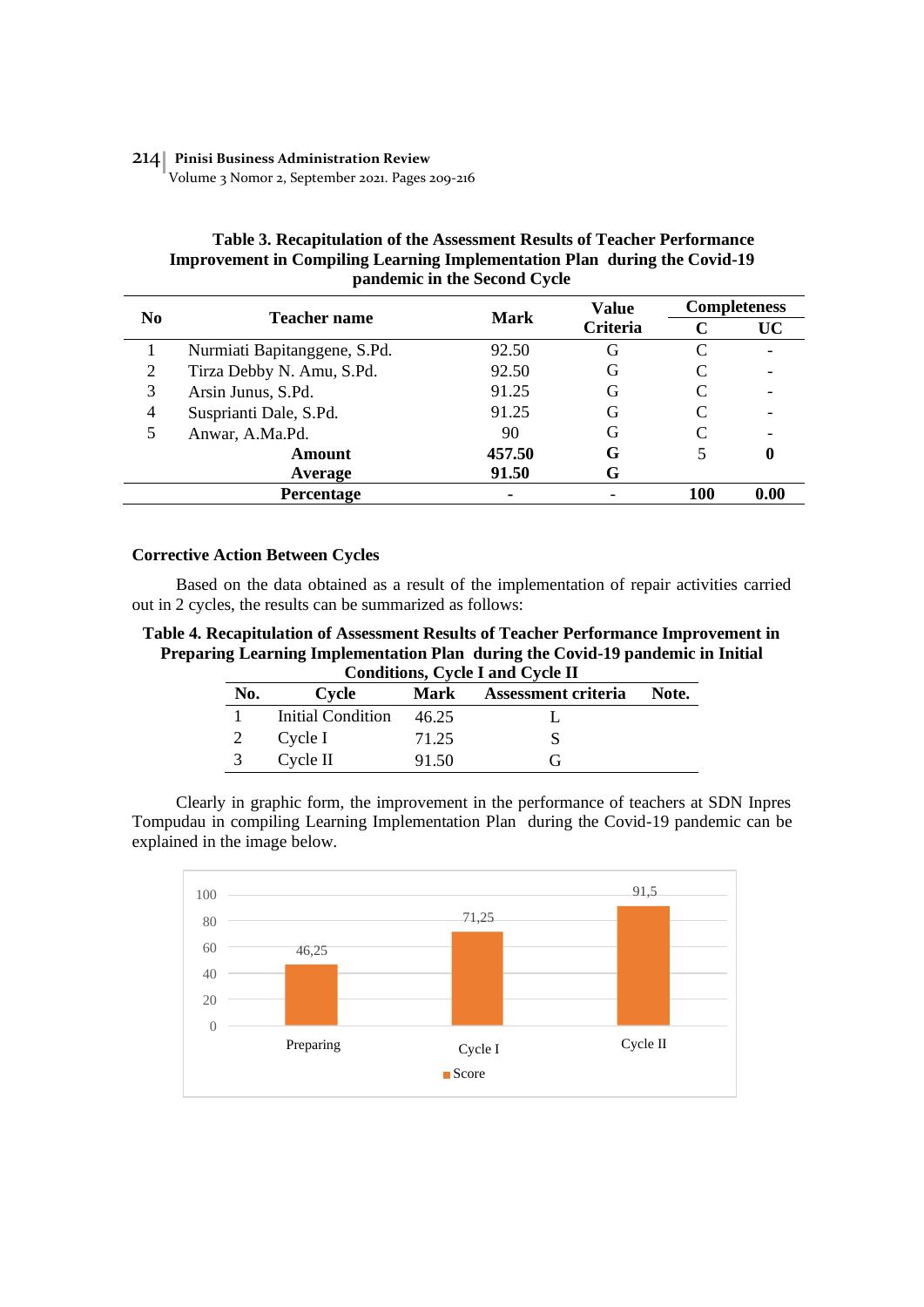# **Figure 2. Improving teacher performance in preparing lesson plans during the Covid-19 pandemic in Initial Conditions, Cycle I and Cycle II**

#### **Discussion**

The Covid-19 pandemic, which is still endemic to this day, requires all parties, one of which is the education sector, to carry out smart and innovative strategies so that various learning activities can be carried out properly.In the field of education, a teacher must master technology. Technology can be used in the manufacture of media in learning. Two very important elements in the teaching and learning process are teaching methods and teaching media. These two aspects are interrelated. The selection of one particular teaching method will affect the type of appropriate teaching media, although there are still various other aspects that must be considered in choosing the media, including the teaching objectives, the types of tasks and responses that students are expected to master after teaching takes place, and the learning context including student characteristics (Afandi et al., 2013).

To overcome the problems above, an appropriate and fast effort is needed, one of which is the implementation of IHT for the teachers of SDN Inpres Tompudau in helping teachers prepare Learning Implementation Plan during the Covid-19 pandemic. IHT is a training program held in its own place, as an effort to improve teacher competence, in carrying out their work by optimizing existing potentials. While the conditions for participants in IHT are a minimum of 4 people and a maximum of 15 people (Sudarwan & Khairil, 2012: 78).

Improving teacher performance in preparing Learning Implementation Plan during the Covid-19 pandemic through IHT activities which emphasize more on consultative collaborative methods will provide sharing opportunities between principals and teachers and teachers with other teachers. Thus, the understanding and ability and performance of teachers in compiling Learning Implementation Plan during the Covid-19 pandemic can be improved both in theory and in implementation.

## **CONCLUSION**

Based on the results of the research that has been carried out, the following conclusions were drawn: the implementation of In House Training activities was proven to be able to improve the performance of teachers at SDN Inpres Tompudau in compiling Learning Implementation Plan during the Covid-19 pandemic; The improvement in the performance of teachers at SDN Inpres Tompudau in compiling Learning Implementation Plan during the Covid-19 pandemic is evidenced by the increase in the results of the assessment of the performance of teachers at SDN Inpres Tompudau in compiling Learning Implementation Plan during the Covid-19 pandemic where in the initial conditions the average score was 46.25. and included in the Less category (L), increased in the first cycle with an average value of 71.25 and entered the Sufficient category (S) and in the second cycle with an average value of 91.50 and entered the Good category (G).